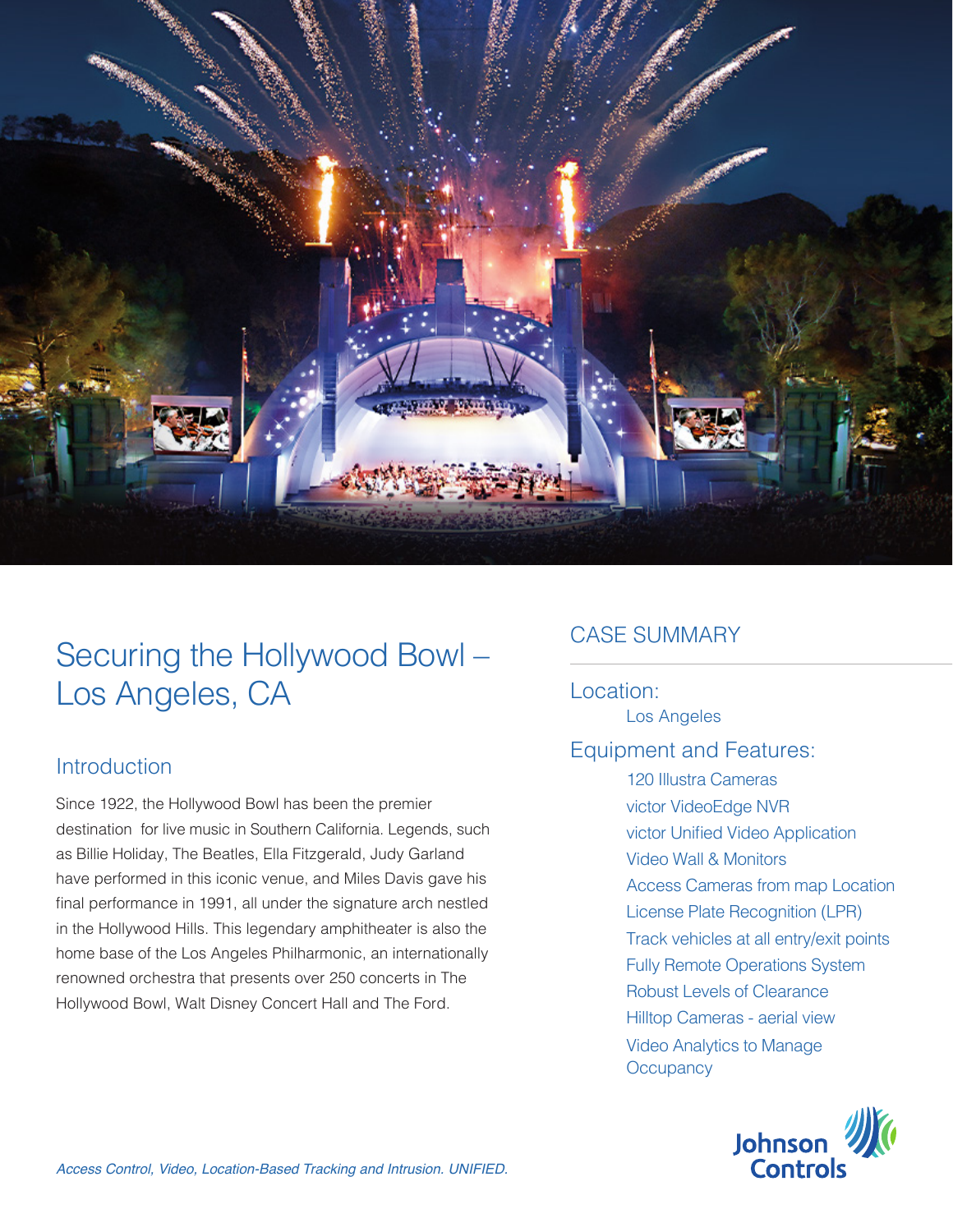Throughout world wars and economic, social and cultural shifts, the Hollywood Bowl has seen new eras ushered in time and time again, and has steadily evolved itself - slowly transforming into the musical and architectural landmark it is today.

At maximum capacity, the Bowl can seat 17,500 people, but like many venues worldwide, had to temporarily close its doors in 2020 due to the COVID-19 pandemic, the first time in 100 years. The Bowl resumed its concerts in June at a lower capacity of approximately 4,000 people.

#### **Challenges**

The Hollywood Bowl is not only a music venue that attracts thousands each year, but an integral part of Los Angeles culture. Like many arenas, stadiums and entertainment venues across the globe, the Hollywood Bowl requires a state-of-the-art security system that allows them to ensure safety and security of visitors, as well as performers.

Due to the size of the facility, at 88 acres, the theater has multiple monitoring stations, requiring a video solution accessible from multiple workstations, as well as the ability to easily share important security details and feature remote monitoring. To cover all areas of the venue, the Bowl has a video security operations and emergency operations center, which is utilized on a nightly basis to monitor all critical areas. These areas include ticket gates, parking lots and VIP areas. Hollywood Bowl also needed a solution that would enable law enforcement to access the video system during events at their dedicated monitoring station and for activities in conjunction with onsite staff.

In addition to the actual stage area, the Hollywood Bowl provides security assistance to the surrounding park areas and surveillance of Highland Avenue, which runs adjacent to the Bowl. All these factors - size, popularity and location - highlight a need for a comprehensive

system that easily integrates with video surveillance, can be monitored for any location, provide support to third-party security or law enforcement and offer the necessary features for overall safety.

#### **Solution**

In 2018, the Hollywood Bowl updated their surveillance system from analog to the victor Unified Video Management Application for enterprise businesses. Victor is instrumental in allowing the facility to quickly look up and extract video stored on the VideoEdge network video recorders. Both devices work together to provide a cohesive and collaborative video management solution that offers IP video on the edge that produces high quality images and remains easy to manage. Part of this upgrade also included the installation of 120 Illustra cameras.

If an incident requires information to be shared with local law enforcement, the Bowl has several monitors that security officials can view to ensure there is a clear recording. Users can also access the system remotely on a smartphone or any mobile device, but they do have a fully remote operations system that also allows the Los Angeles Police Department and Los Angeles Fire Department to gain access, in case of a lockdown at the venue. victor's robust levels of clearances allow these permissions to be given out. victor includes a map feature, which allows Bowl staff to access cameras based on map location.

Todd Bermann, chief executive officer of TAB Technical Services, based in Newbury Park, Calif., has been the system integrator for the Hollywood Bowl for 30 years, where in addition to security, they integrate audio, video, IT and digital signage. Prior to starting his own company, Berman was the stage manager for the Bowl for 15 years. Today, he continues to assist the Bowl as emergency operations manager, as well as providing them with systems and equipment.